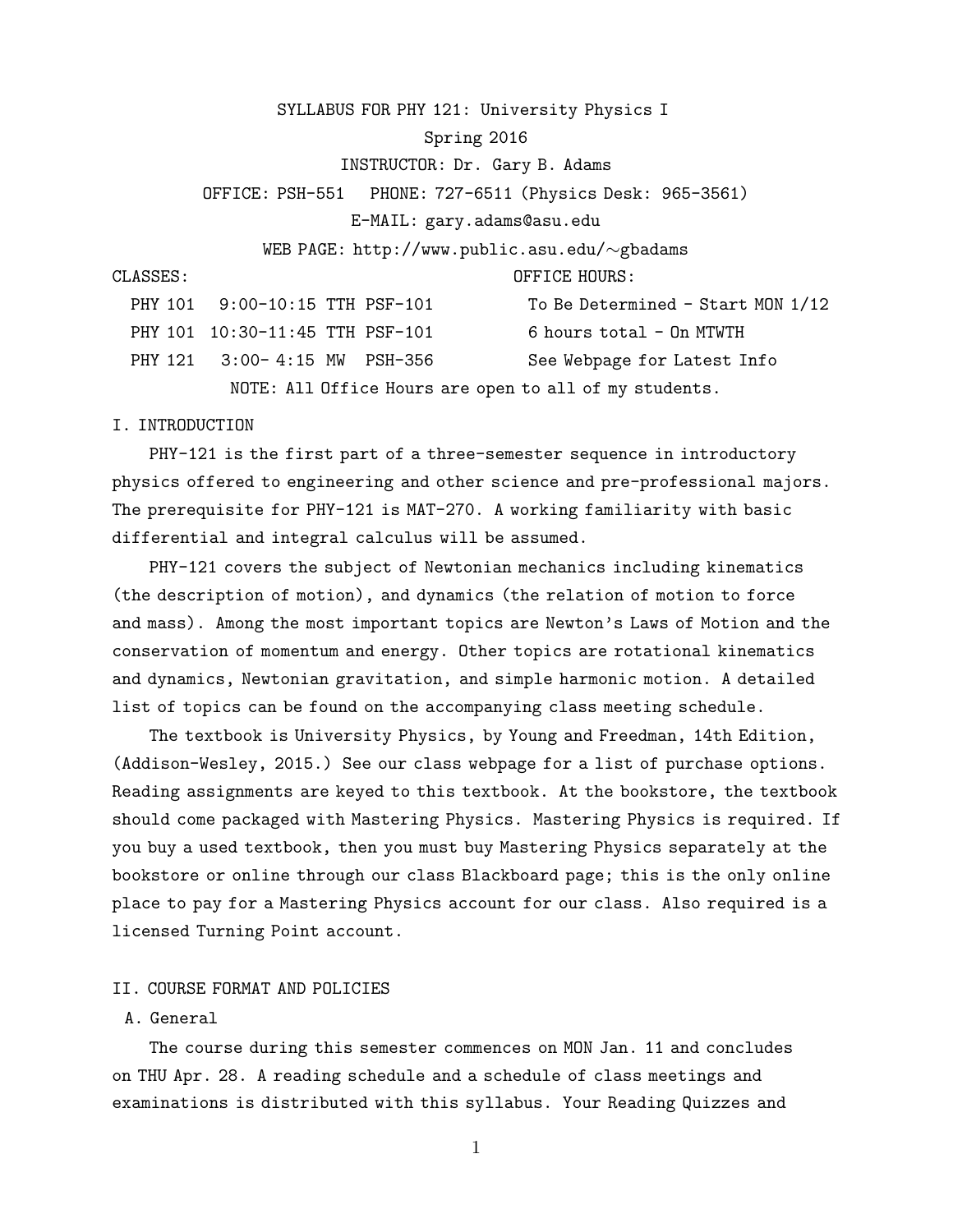Homeworks can only be found at your Mastering Physics account.

Class meetings are either on MW from 3:00-4:15. There is no lecturing at these class meetings. Instead, class time is spent on collaborative activities in small, assigned groups. You will, at times, be required to report your group's findings to the entire class. Minimal preparation for each class meeting is to do the reading assignment for that day, and to answer the Reading Quiz questions (at Mastering Physics) for that reading assignment. To more fully prepare for each class meeting, also take an advance look at the homework problems which will be assigned for that day (at Mastering Physics). A small number of Multiple Choice questions will be asked during each class meeting. These may cover the reading assignment, or may check your comprehension of some topic that has been covered in the small-group activities. You are expected to record your response to these questions using your Turning Point transmitter or software. You must register your Turning Point transmitter or software in order for your responses to be saved and graded. A guide to Turning Point, including instructions for registration, can be found at the course web site. YOU MUST USE ONLY THE TRANSMITTER THAT YOU REGISTER AND NO OTHER. Use of another student's transmitter is a case of academic dishonesty, just exactly like cheating on a test. Any and all students involved in any such incidents will automatically receive an E for the course, and may be referred to the Dean for further sanctions.

Recitation will meet weekly on THU from 1:30 to 2:20 PM in PSH-356. Most recitations will consist of small-group exercises which will be completed in teams of two or three students; the teams will be assigned by your instructor. These exercises will usually provide an introduction to the concepts and problem-solving strategies which will then be explored in detail in the following week's readings, classroom exercises, and homeworks; however, in some cases, the concepts will have already been introduced in the reading and the exercises will provide additional practice. While the exercises will be a group activity, each student must write up his or her own solutions, which will be collected at the end of recitation by your TA; these graded exercises will count as 4% of your overall grade for the course. There will be 10 graded exercises over the course of the semester, and your lowest score of the 10 will be dropped; there are no make-up exercises for any reason. Quiz 1 will be given at the beginning of the fourth recitation meeting, on THU Feb 4. All four tests will be given during recitation meetings.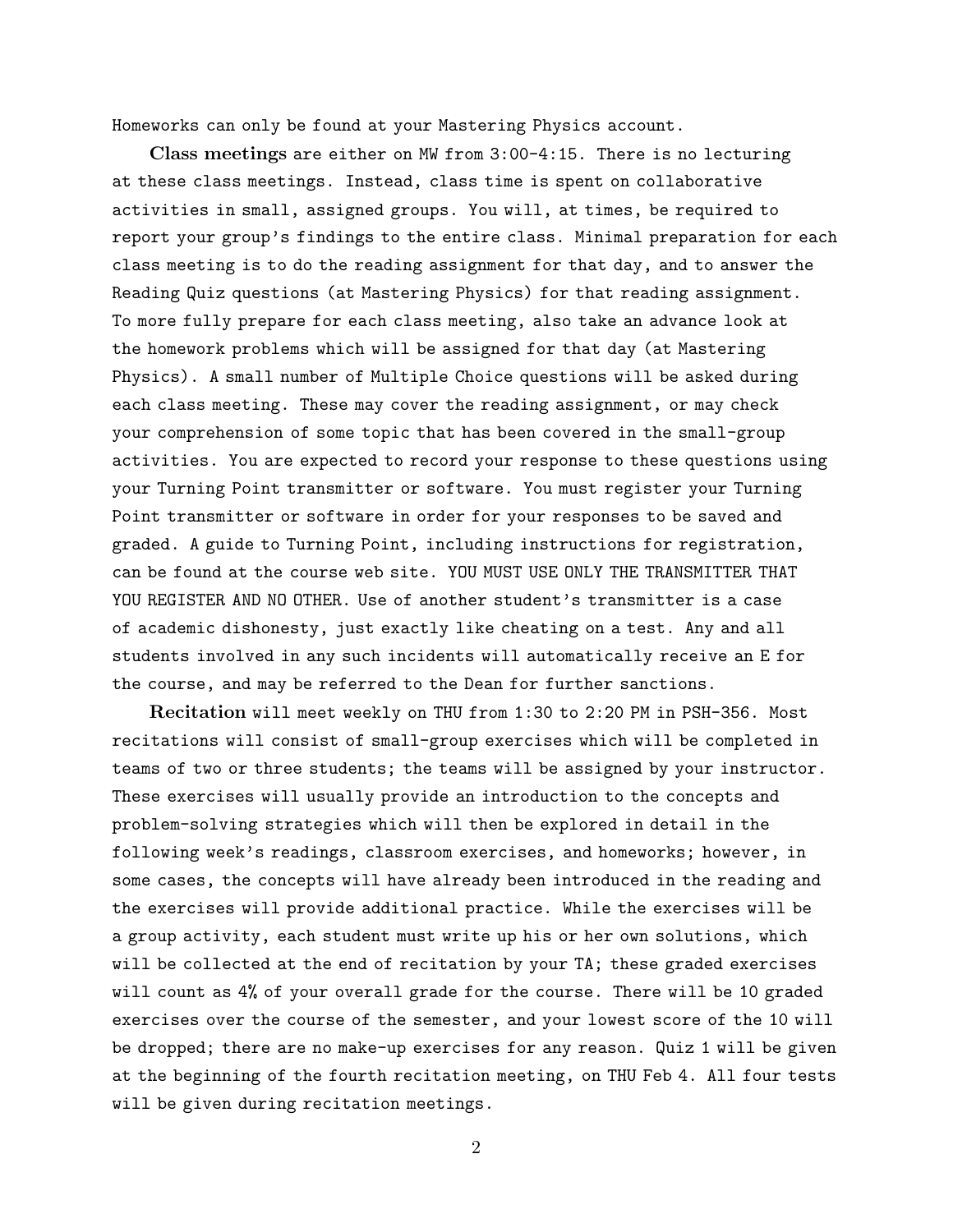Help-Study Sessions are for the students' benefit, but participation is optional. Beginning TUE Jan. 19, the Physics Success Center (PSF-186) will be staffed by volunteer faculty and Teaching Assistants several hours each day between 9:00 and 6:00. Teaching Assistants associated with this course, and your instructors, will keep some of their office hours in the Success Center.

An e-mail account is available for every student enrolled at ASU. Instructions for obtaining an e-mail account can be obtained at the ASU Computer Commons. Important class information will be disseminated regularly through e-mail. The student will be responsible for receiving it. If you currently have a working ASU email account, then you need do nothing. If you have not recently used your ASU email account, then double-check to make sure that your email is properly being redirected to your favorite email address.

## B. Turning Point and Classwork

You will use your Turning Point transmitter or software to answer Multiple Choice questions during the class meetings. For the first two class meetings, Turning Point questions will be considered practice questions, as you learn to use your Turning Point transmitters. Beginning WED Jan. 20, Turning Point questions will be graded. You are always encouraged to discuss Turning Point questions with your group, and with others at your table, but when answering, always think for yourself. A correct answer will be counted as 3 points, an incorrect answer will be counted as 2 points, and no answer will be counted as zero points; so the penalty for an incorrect answer is very small. There are expected to be about 95 Turning Point questions over the course of the semester, so about 285 TP points will be possible. However, about 255 TP points (or about 90% of all possible TP points should there be more or less than 95 questions) are all that are required to receive an overall TP grade of 100%. Your TP percentage will count a significant fraction (67% - 83%) of your overall Classwork grade for our class. Since only 90% of all possible TP points are required for a perfect Turning Point score, no opportunity is provided to make up missed Turning Point questions. USING SOMEOME ELSE'S TRANSMITTER, OR ALLOWING SOMEONE TO USE YOUR TRANSMITTER, WILL RESULT IN AN AUTOMATIC FAILING GRADE FOR THE COURSE. It is your responsibility to make sure that your Turning Point transmitter is in working order, and that your response is recorded. See our Turning Point information page for more details.

Classwork will consist of small-group exercises which are usually related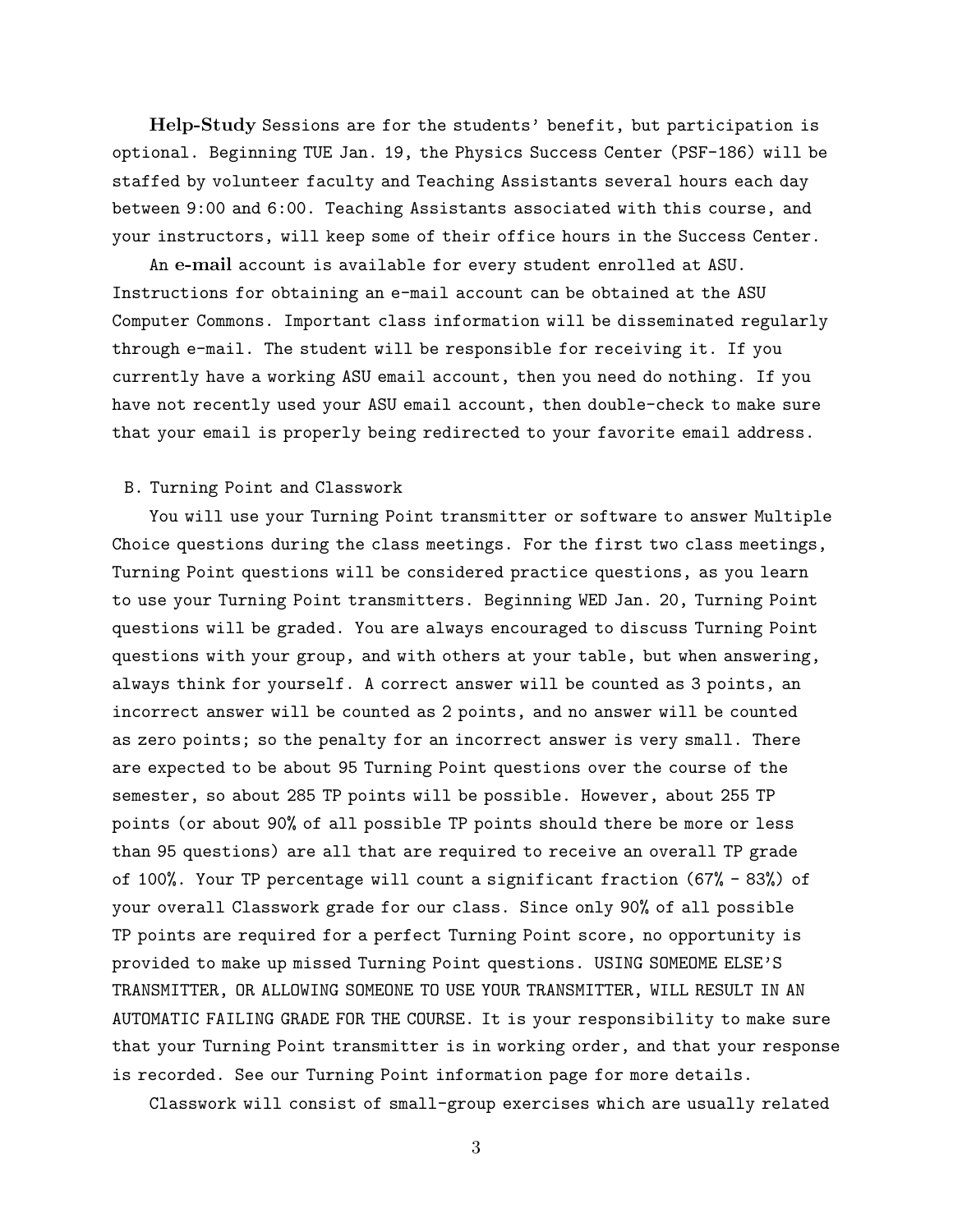directly to the assigned homeworks. Your group will complete each exercise on a portable whiteboard at your table location. Several times during the semester, someone from your group will be selected to report your group's results to the entire class; all members of the group who are present on that day will receive a satisfactory or unsatisfactory grade based on the quality of that report. The small groups will be rearranged four times during the course of the semester. Your Classwork grade will include your TP grade plus your Group Work grade as assigned by your Learning Assistants, and will count 6% of your overall class grade.

## C. Reading Quizzes and Homework

There is one Reading Quiz (RQ) for each of the 25 topics listed in our Topic and Reading Schedule; all Reading Quizzes can be found only at Mastering Physics (MP). Each RQ is due at 3:00 PM on the day before the topic for that RQ is covered in our classroom. The final question on every RQ is an opportunity for you to ask for an in-class discussion of topics which you may have found confusing in the reading, or in the previous class. The Reading Quizzes will count 3% of your overall class grade.

There is one assigned Homework (HW) for each of the 25 topics listed in our Topic and Reading Schedule; all Homeworks can be found only at MP. Due dates for each HW are available on the MP Assignment list. In general, assignments for topics discussed in class on MON are due by 11:59 PM the following MON and assignments for topics discussed on WED are due by 11:59 PM the following WED, but the official due dates are always the ones found at MP. Please see the "Tips" for using MP on our class webpage for more information.

A total of approximately 1875 homework points will be possible. The final homework grade will be determined as a percentage of 1685 points (or ∼90% of all possible points should the number of total HW points change.) Your maximum homework grade is 100%, i.e. more than 1685 points will not be counted as extra credit. Your HW percentage will count 10% of your overall class grade.

850 HOMEWORK POINTS ARE REQUIRED FOR A PASSING GRADE IN THE COURSE.

## D. Quizzes and Graded Group Exercises

Ten of the 15 recitation meetings will consist of a graded group exercise which will be distributed at the beginning of recitation and completed within your assigned small group. Exercises will be the same for all groups in a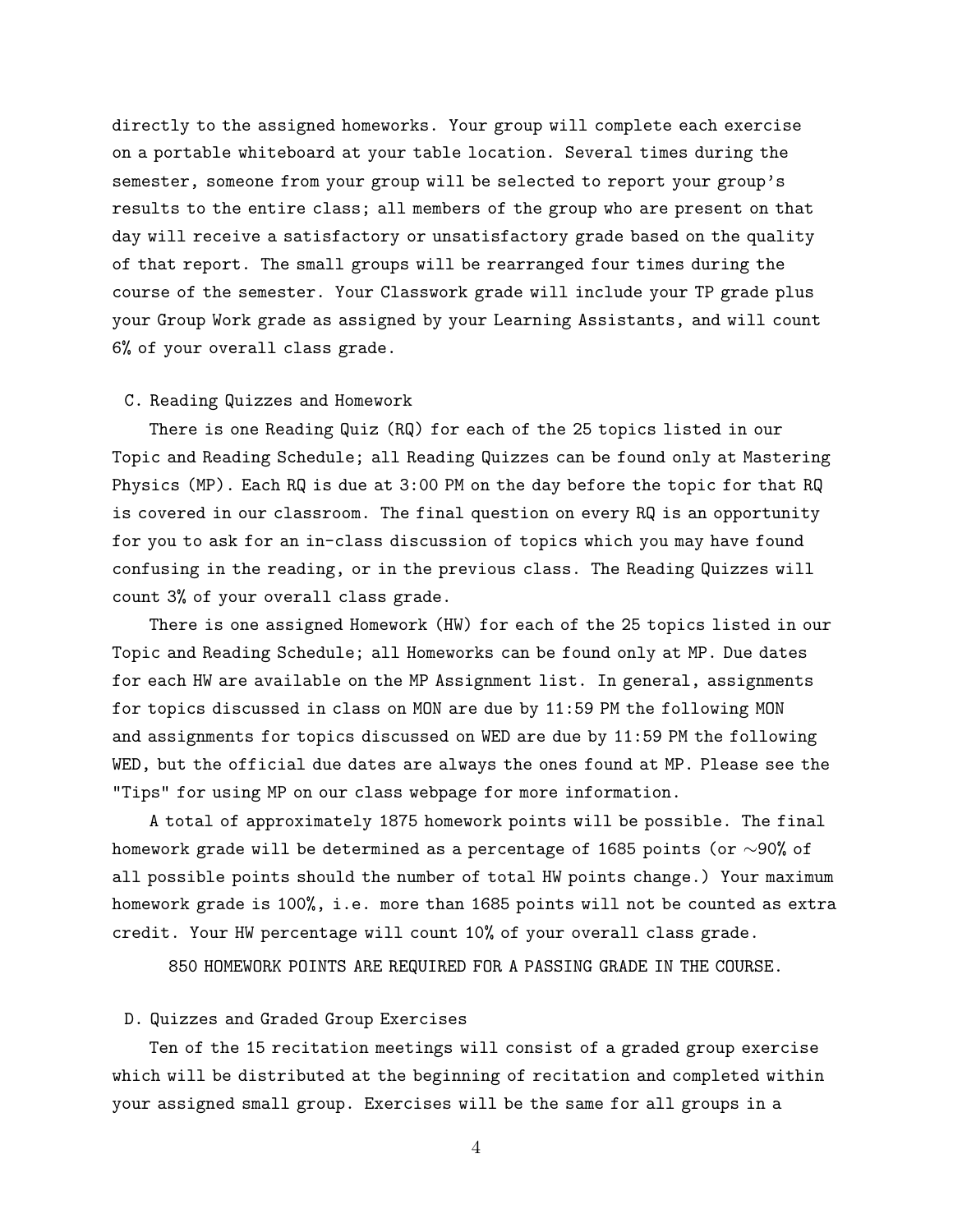given recitation. Exercises will be solved as a group, but each student will write up his or her own solution; solutions will be graded individually and returned the following week. Your lowest graded group exercise score will be dropped. THERE ARE NO MAKE-UP GROUP EXERCISES FOR ANY REASON, with the following possible EXCEPTION: once (AND ONLY ONCE), you may arrange with your TA to attend the 121 recitation which meets FRI at 3:00 PM in PSH-356; to use this possible exception, contact your recitation instructor.

As posted in the schedule, the four quizzes will occur on THU Feb 4 (at recitation), WED Mar 2 (in class before the review session for Test 2), WED Apr 6 (in class before the review session for Test 3), and WED Apr 27 (in class before the review session for Test 4). Each quiz will consist of a multi-part HW-style problem for which you will be required to show your work in detail. Quizzes may cover any topics introduced or explored during recitations or classes which have met before the quiz is given. TA's will grade the quizzes out of 25 points; partial credit will be given. The lowest of your four quiz scores will automatically be dropped when averaged; therefore, there are no make-up quizzes for any reason. Your quiz average will count as 15% of your overall class grade.

## E. Examinations

The four tests will cover material as indicated in the class schedule. Each of the four tests will consist of about 12 multiple choice questions, and will be given at recitation on the scheduled test days with assigned seating and a 50-minute time limit. The final exam will consist of 40 MC questions; it will be comprehensive, and it will be given in PSH-356 with assigned seating.

- Examinations are governed by the following policies:
- \* THERE WILL BE NO MAKE-UP TESTS for any reason. If you miss one of the four tests FOR ANY REASON, that test automatically becomes your dropped test. If you take all four tests, then the lowest of your four test scores will automatically be dropped.
- \* Academic dishonesty on an examination will result automatically in a failing grade for the course and referral to the Dean for further sanctions. Cheating in any form will not be tolerated! You will be required to sign a statement of academic integrity for each test.
- \* A full set of test rules is available at the course web site.
- \* The use of hand calculators is permitted. However, YOUR CALCULATOR MAY NOT